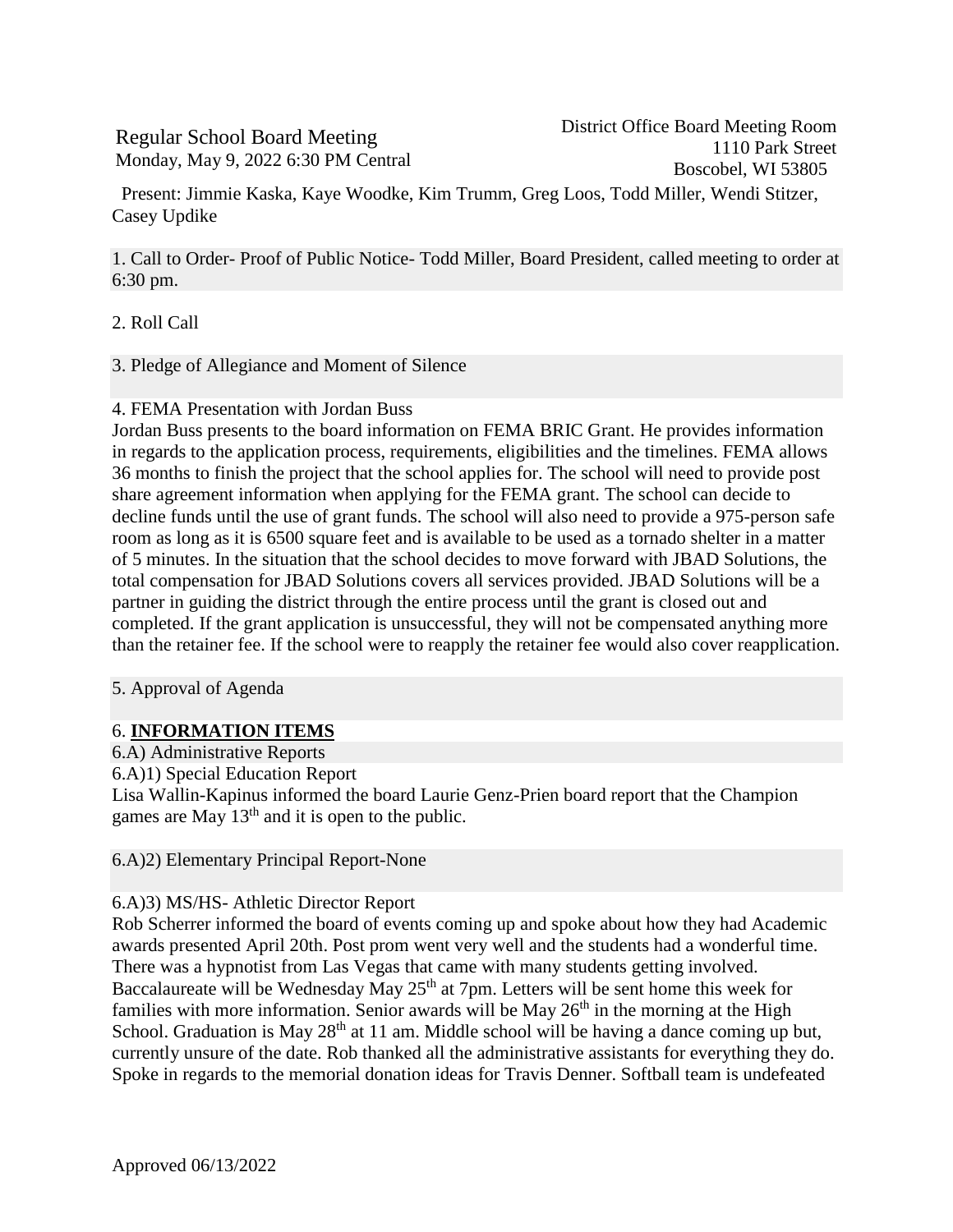and won another game tonight 05/09. Greta Grassel had 1500 votes and received Athlete of the Week Award.

Lisa Wallin-Kapinus thanks Rob for everything he has done with Wally Byrne being gone. He has done a phenomenal job and thank you again for everything you have been doing.

# 6.A)4) Director of Facilities and Grounds Reports

Nate Copsey informs the board that they have been working on getting everything prepared and ready for spring sports. Custodial staff is doing great and picking up extra duties helping out to keep the building up to par. Dishwasher equipment will be going in the first week in June. Pole testing is still up in the air as they are waiting for the city to figure out dates that would work.

# 6.A)5) District Administrator Report

Lisa Wallin-Kapinus thanks our entire staff for everything they have been and continue to do. Lisa would also like to officially recognize and thank four staff members for their combined 105 years of service to the Boscobel Area School District. This year, we will honor Randy Streeter, Middle/High School Physical Education Teacher for his 36 years of service, Mary Mischel, Title I Teacher for her 42 years of service, Walter Byrne, Middle/High School Principal for 16 years of service, and Rhonda Zart, Middle/High School Choir Teacher for 11 years of service. On May 25th, at 2:30 pm the staff will celebrate these wonderful people with cake and ice cream in the Bulldog Cafe. Board members, please feel free to join us.

# 7. **ACTION ITEMS - OLD BUSINESS**

7.A) Election of School Board Officers

Lisa Wallin-Kapinus asks for any nominations for Board President.

President: Updike nominated Todd Miller as President, second by Trumm.

Roll Call: Kaska- Yes, Trumm- Yes, Loos- Yes, Woodke- Yes, Stitzer- Yes, Updike- Yes Motion carried.

Vice President: Updike nominated Stitzer for Vice President, second by Woodke.

Roll Call: Kaska- Yes, Trumm- Yes, Loos- Yes, Woodke- Yes, Miller- Yes, Updike- Yes Motion carried.

Clerk: Trumm nominated Woodke for Clerk, second by Updike.

Roll Call: Kaska- Yes, Trumm- Yes, Loos- Yes, Miller- Yes, Stitzer- Yes, Updike- Yes Motion carried.

Treasurer: Woodke nominated Updike for Treasurer, second by Trumm.

Roll Call: Kaska- Yes, Trumm- Yes, Loos- Yes, Woodke- Yes, Stitzer- Yes, Miller- Yes Motion carried.

## 7.B) Board Minutes

Motion by Stitzer, second by Trumm to approve April 22, 2022 board meeting minutes as presented. Motion carried.

## 7.C) Budget Reports

Motion by Stitzer, second by Updike to approve the budget reports as presented. Motion carried.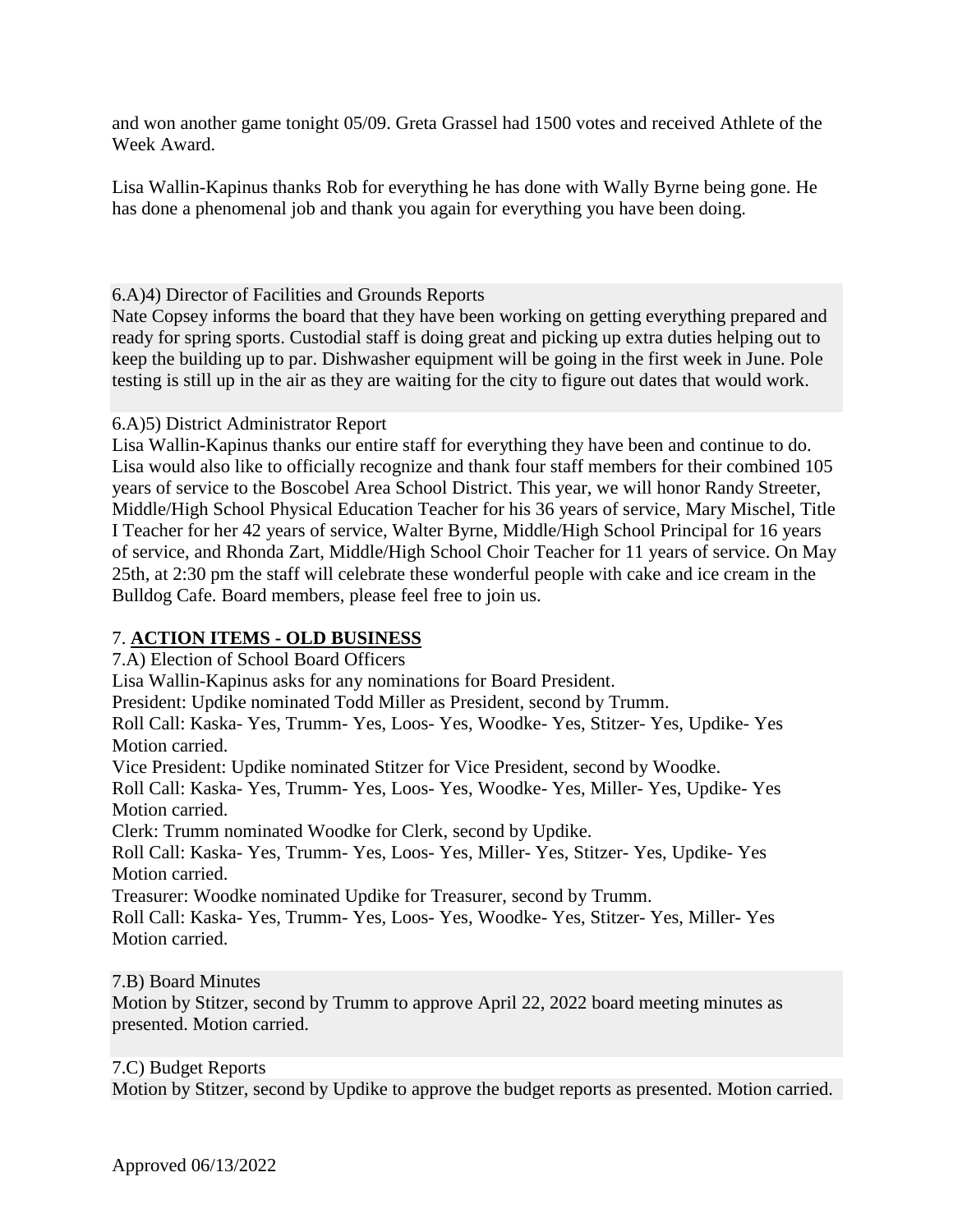7.D) Social Media Review

Motion by Stitzer, second by Woodke to continue on with socialschool4EDU for one more year at the rate of \$9500. Motion carried.

7.E) Pandemic Protocols and Metrics

Motion by Updike, second by Loos to keep the Pandemic Protocols the same until the end of the academic school year and to remove the Pandemic protocols and Dashboard from the school website starting June 6<sup>th</sup>, 2022. Motion carried. 6 to 1.

8. Community Comments - Policy 0167.3 - Public Comments at Board Meetings

8.A) Each statement made by a participant shall be limited to four (4) minutes duration.

8.B) The portion of the meeting during which the comment of the public is invited shall be limited to twenty (20) minutes, unless extended by a vote of the Board.

8.C) If you wish to speak during Community Comments via Zoom, you will need to have your full name listed along with your video on.

# 9. **ACTION ITEMS - NEW BUSINESS**

Greg Loos left at 8:29 pm and returned at 8:31 pm.

9.A) 2022-2023 Professional Staff Contracts/Wages

Motion by Stitzer, second by Kaska to issue professional contracts, based on the presented list, and increase the salary schedule for the teachers in their first three years as proposed and increase teacher salaries by 4.7% based on their 2021-2022 salary. Motion carried.

9.B) 2022-2023 Administrative Wages

Motion by Trumm, second by Woodke to approve a 4. 7% salary increase for administration based on their 2021-2022 contracted salary. Motion carried.

9.C) 2022-2023 Support Staff Compensation & Letters of Intent

Motion by Woodke, second by Kaska to issue support staff letters of intent, based on the presented list, and increase the salary schedule for the support staff by 4.7% based on their 2021- 2022 salary. Trumm abstained. Motion carried.

Todd Miller left at 8:41 pm and returned at 8:42 pm.

9.D) 2022-2023 Bus Driver Compensation & Contracts

Motion by Stitzer, second by Trumm to issue bus driver contracts, based on the presented list, and increase the salary schedule for bus drivers by 4.7% based on their 2021-2022 salary. Motion carried.

9.E) 2022-2023 Substitutes Letters of Intents

Motion by Trumm, second by Updike to approve substitute letters of intent based on the list presented. Motion carried.

9.F) 2022-2023 Employee Handbook Resignation and Forfeiture Verbiage Motion by Updike, second by Kaska to approve employee handbook language under resignation and forfeiture for the 2022-2023 school year with increased amounts of liquidated damages. Motion carried.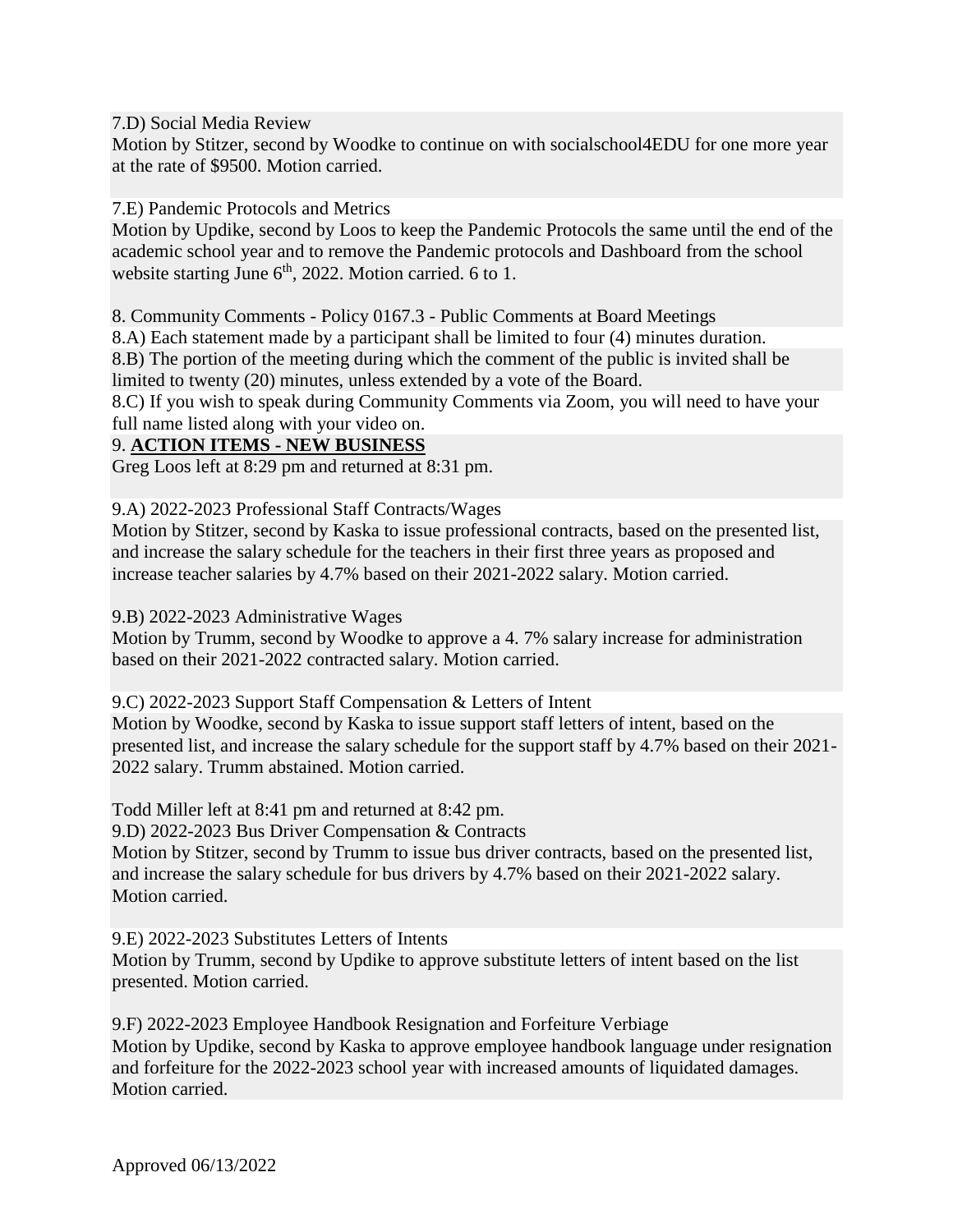#### 9.G) 2022-2023 Open Enrollment Applications

Motion by Stitzer, second by Updike to approve open enrollment 22-23 as presented. Motion carried.

### 9.H) Bus Purchase

Motion by Updike, second by Woodke to trade in one of our handicap buses and purchase a new 2023 Bluebird bus from Wisconsin Bus Sales for \$45,985. Motion carried.

#### 9.I) Custodial Equipment

Motion by Woodke, second by Kaska to purchases new equipment from Hillyard to be used at the ES, Rock and Annex. Motion carried.

#### 9.J) Concrete Work

Motion by Stitzer, second by Woodke to approve Nate Copsey to clarify the bids and to not exceed \$14,908.00. Motion carried.

### 9.K) Lawn Mower

Motion by Stitzer, second by Trumm to approve the purchase of a new zero turn lawn mower from Ritchie's for use at the Rock, Annex and Elementary School. Motion carried.

### 9.L) Wyalusing Compensation

Motion by Stitzer, second by Woodke to compensate Wyalusing staff listed \$250.00 for overnight field trip. Motion carried.

#### 9.M) Overnight Activity Request

Motion by Woodke, second by Updike to approve the overnight State FFA Convention trip on June 16, 2022. Motion carried.

9.N) Contracted Services 9.N)1) JR Consulting- Audiology Motion by Updike, second by Stitzer to approve the contract for the school audiologist for the 22-23 school year in the amount of \$9,819. Motion carried.

9.N)2) Sweep 1 Motion by Stitzer, second by Kaska to approve SWEEP 1 & 2 contracts as presented. Motion carried. 9.N)3) Sweep 2

## 9.N)4) SWCAP- Building Use Contract

Motion by Woodke, second by Stitzer to approve the SWCAP-Headstart Program's request for the use of our facilities for the 2022-2023 school year. Trumm abstained. Motion carried.

9.N)5) Southwest Technical College- Drivers Education

Motion by Stitzer, second by Updike to accept and sign the service agreement with Southwest Wisconsin Technical College for Driver's Education Programming. Woodke abstained. Motion carried.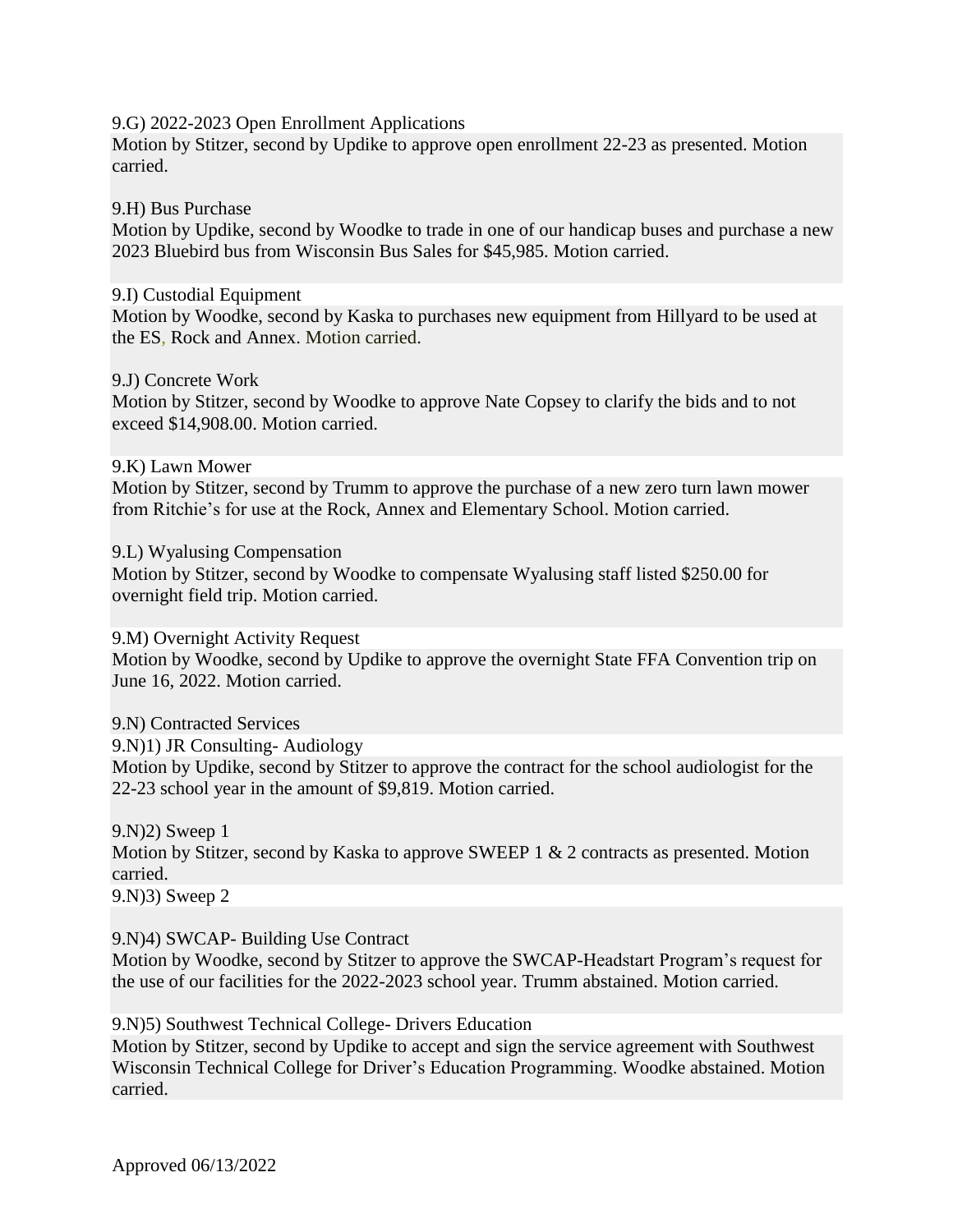9.O) 2022-2023 Dental Insurance

Motion by Woodke, second by Updike to approve changes as presented for 2022-2023 school year. Motion carried.

9.P) CESA 3 School Board Representative

Motion by Woodke, second by Trumm to appoint Jimmie Kaska as school board representative for the annual convention on July 28, 2022. Motion carried.

9.Q) Donation(s) Motion by Trumm, second by Woodke to accept the following donations with a letter of thanks: Boscobel Elementary Student Council for the granite/engraved bench in honor of Mary Trumm; My Favorite Book for books toward our  $1<sup>st</sup>$  and  $4<sup>th</sup>$  grade students; Richland Area Retired Educator's Association for various supplies in the value of \$400; Post Prom Sponsors A & W American Family Insurance- Leah Granzow Agency AmericInn Beinborn Bros Construction Boscobel Area Lions Club Boscobel Fire Department Boscobel Housing Authority Boscobel United Methodist Church Boscobel Woman's Club Busy Dea LLC Care and Rehab Boscobel Castle Rock Ridge LLC Cenex New Horizons Children's Advisory Board of Crawford County, Inc Clare Bank Community First Bank Cornell Plumbing Culvers- Prairie du Chien Dependable Solutions Fillback Furniture, Décor & More Gundersen Boscobel Hospital & Clinics Holiday Wholesale- Jill Cox Kelly Trumm Knights of Columbus Krogen's Do It Best Kwik Trip Land's End **McDonalds** Papa Murphy's- Mary Sheckler Pat and Greg's Pour House Pat Foley Plastering, Inc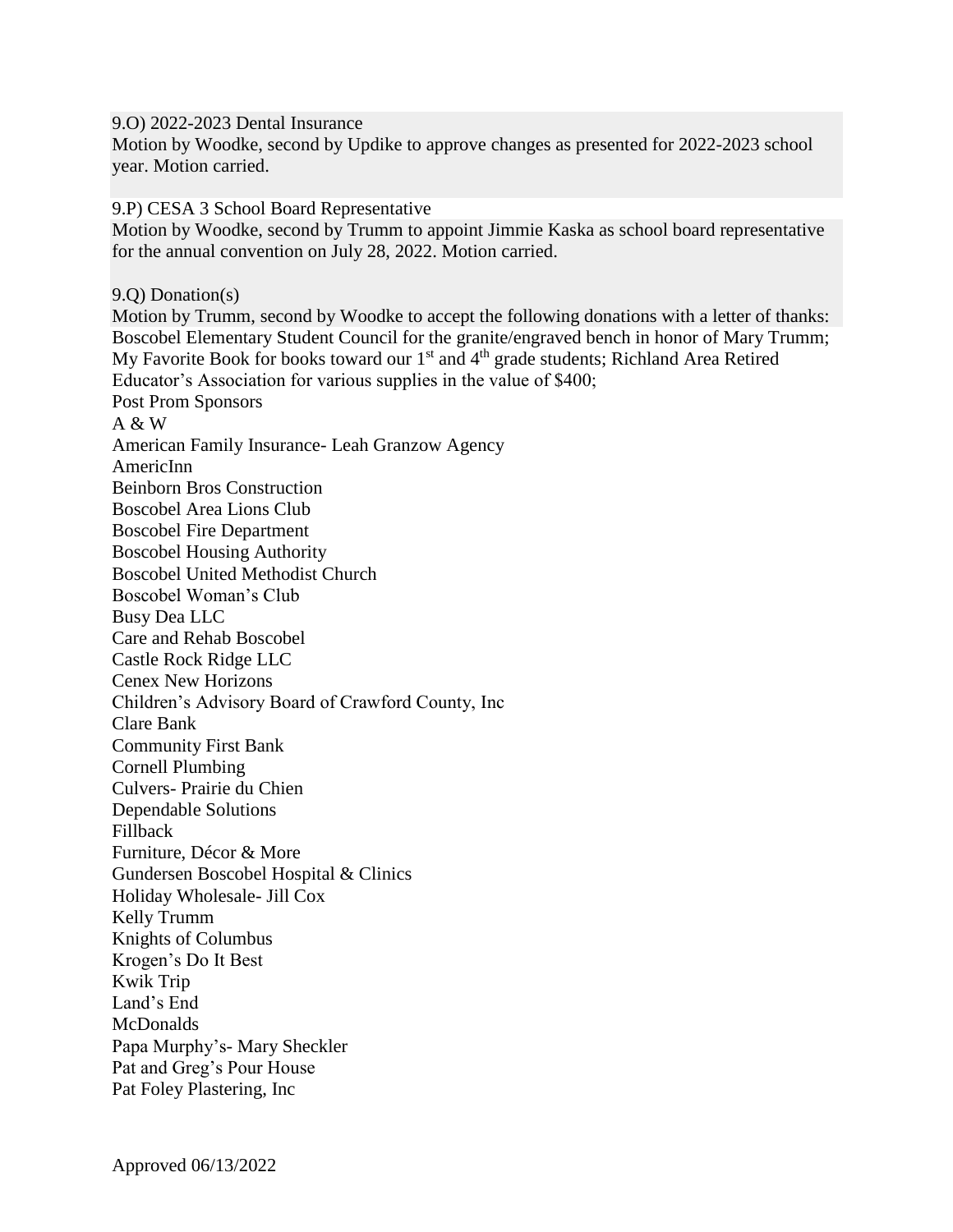Peggy Updike Penny Grassel Peoples State Bank Prairie Cinema Roundtable of Grant County Youth Development Grant Committee Subway Tall Tails Top Notch Construction Total Tech Trend Setters Tricor Insurance- Pamela Cashman, Ramona Kord, Jenny Egge Trinity Lutheran Church Udder Brothers UW - Platteville Walmart- Richland Center Williams Chiropractic Willow & Ivy Design Motion carried.

Motion by Trumm, second by Kaska to convene into closed session at 9:30 pm. Motion carried

Roll Call: Stitzer- Yes, Updike- Yes, Kaska- Yes, Trumm- Yes, Loos- Yes, Woodke- Yes, Miller- Yes

9.R) The School Board May Adjourn to Closed Session pursuant to Wis. Stat. sec. 19.85(1)(c) for considering employment, promotion, compensation or performance evaluation data of a public employee including review of and discussion of 2021-2022 and 2022-2023 staffing possibilities and pursuant to Wis. Stat. sec. 19.85(1)(f) to discuss student record related matters, including open enrollment; to discuss and take action, if appropriate, concerning: 1) Retirement/Resignation(s); 2) Employment; and 3) Final Notice(s) of Non-Renewal, 4) Contract Revisions and Proposals, 5) Alternative Open Enrollment Application(s)

9.S) Return to and reconvene in open session- Motion by Trumm, second by Woodke to reconvene into open session at 10:15 pm. Motion carried.

Roll Call: Stitzer- Yes, Updike- Yes, Kaska- Yes, Trumm- Yes, Loos- Yes, Woodke- Yes, Miller- Yes

9.T) Action, if any is required by law to be taken in open session on items in closed session. 9.T)1) Retirement/Resignation(s)

Motion by Trumm, second by Woodke to approve Jessica Swiggum, Katreena Swenke- Howell, Lyssa Stolte, Megan Burbach and Arni Buchholz resignation(s) as presented. Motion carried.

9.T)2) Employment(s) 9.T)2)a) Middle/High School Principal 6-12 Motion by Stitzer, second by Kaska to approve Peter Schroeder as Middle/High School Principal 6-12. Motion carried.